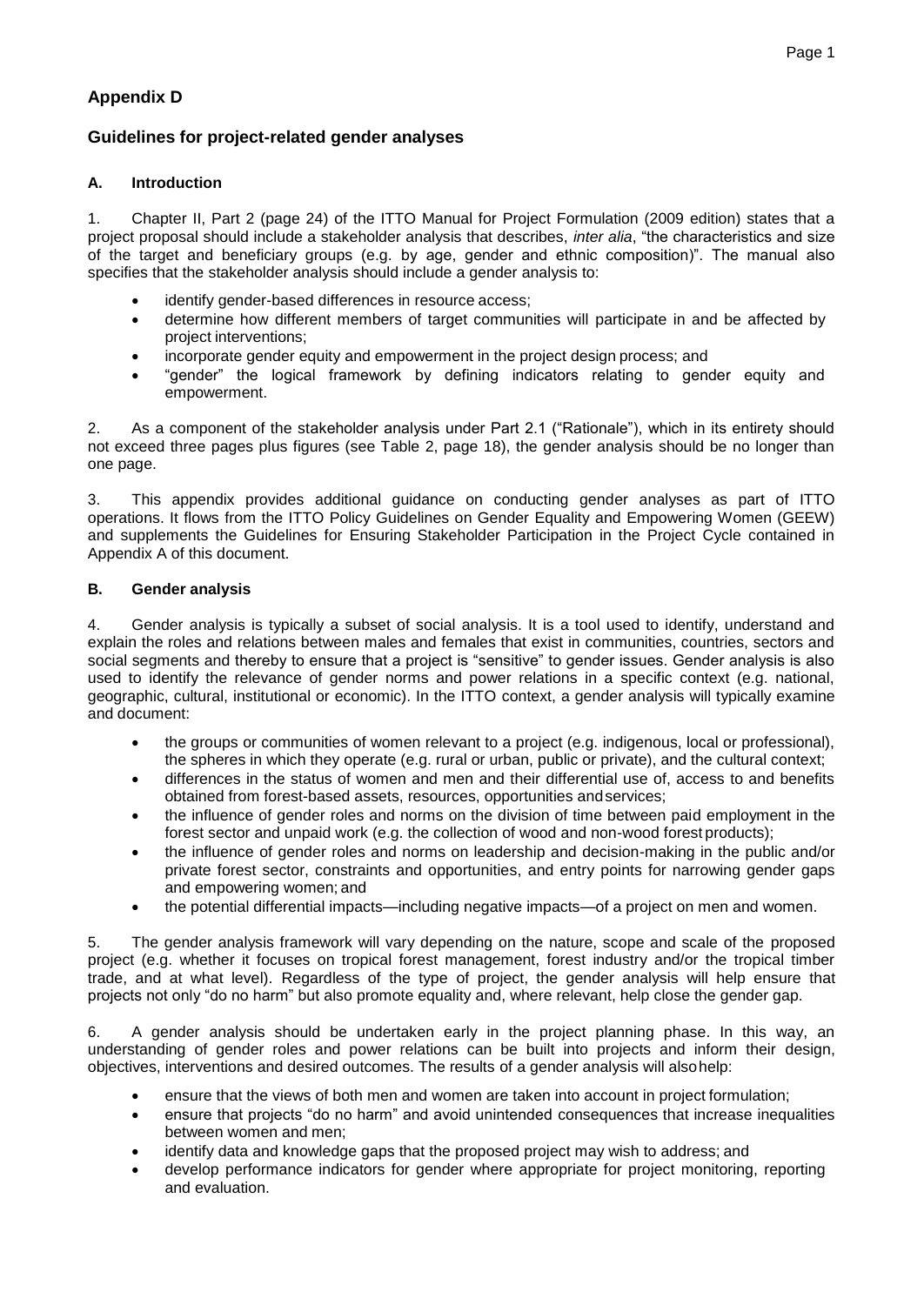#### Page 2

7. Most gender analysis frameworks involve collecting quantitative and qualitative sex-disaggregated information and statistics on similar sets of issues, sometimes referred to as "domains". Depending on the type and location of a project, sources of quantitative sex-disaggregated data may include national and international databases, non-governmental organizations, donor agencies, and the results of previous gender analyses in a country/locality or conducted on relevant topics. Qualitative information may be generated through interviews with potential stakeholders, both men and women, and project partners.

8. A gender analysis may take various forms depending on the project context, size, available resources, and existing sex-disaggregated data. It may be a stand-alone study or integrated into other project data collection and/or analysis processes, such as social and environmental risk and impact assessments.

9. Given its benefits, a gender analysis is generally considered highly cost-effective. According to the Green Climate Fund, gender mainstreaming and analysis does not necessarily signify additional project costs and may well increase project effectiveness and efficiency.<sup>1</sup>

### **C. Examples of questions to be asked/answered**

10. The specific issues or domains addressed in a gender analysis will vary depending on whether the project deals with the tropical forest resource base, forest industry development, or the international trade in tropical timber and whether it is local, national, regional or international in scale. Below are examples of the types of questions that could frame a gender analysis.<sup>2</sup> Questions should be adapted to fit the nature and scope of a given project, and some may not be applicable to all projects.

#### What is the project context?

- What demographic data —disaggregated by sex and income— are available?
- What are the respective roles, interests, needs and/or priorities of women and men?
- What is the legal status of women?
- What laws, policies and institutional practices influence the roles of men and women?
- What common beliefs, values and stereotypes exist related to gender?

#### Who has what?

- What are the levels of income and wages of women and men in the forest sector?
- What are the typical levels of education for boys and girls?
- What is the forest land-tenure and resource-use situation?
- Who controls access to, or owns, the forest?
- Do women have rights to forest land and resources?
- Do women and men have access to extension services, training programmes, etc.?

#### Who does what?

- What is the division of labour between men and women in the forest sector?
- How do women and men participate in the formal and informal forest-based economy?
- How are women represented relative to men in the forest-based workforce?
- What specialized knowledge and skills do men and women have related to forests?
- How do women and men participate in non-market uses of forest resources?

#### Who decides?

<u>.</u>

- Who controls/manages/makes decisions about forest-based resources, assets andfinances?
- How do women and men participate in forest planning and decision-making and at what level?
- How much influence do women have in decision-making?
- Do men and women belong to forest-based cooperatives, trade unions or other types of economic, political or social organizations?

<sup>1</sup> Source: Mainstreaming Gender in Green Climate Fund Projects (2017)

*https://docs.euromedwomen.foundation/files/ermwf-documents/7234\_3.199.genderinclimatechange.pdf*

 $2$ These sample questions are based on those commonly listed in gender analysis guidance documents, including Mainstreaming Gender in Green Climate Fund Projects (2017).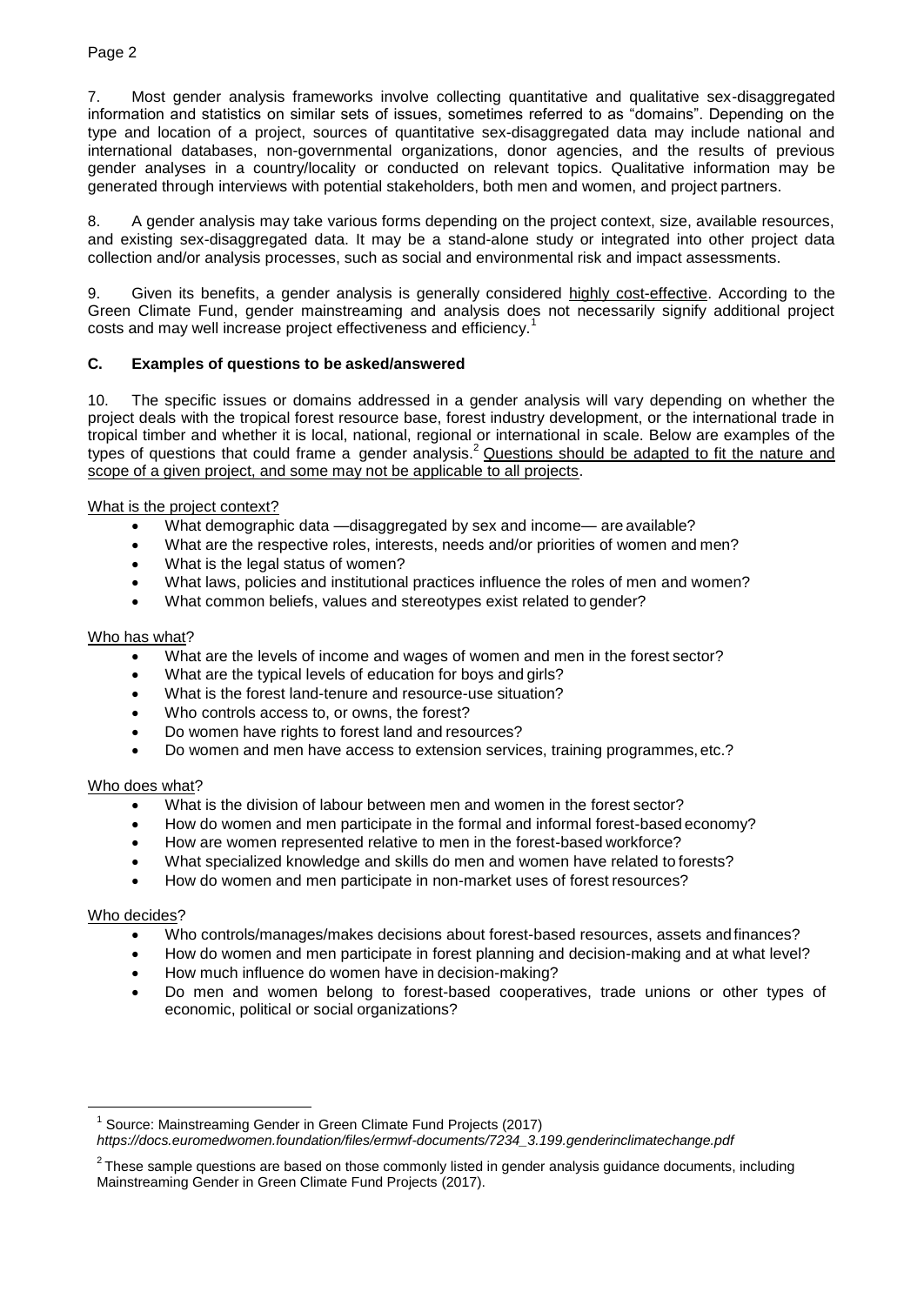Who benefits?

- How will the project benefit women and men?
- Will the services/products of the proposed interventions be accessible to and benefit both men and women?
- Will the proposed interventions increase the incomes of both women and men?

#### **D. Example of gender questions in the logical framework**

11. When formulating projects, the project's logical framework (logframe) can offer an important opportunity for gender mainstreaming. Table 1 sets out key questions to ask when designing a project logframe of impacts, outcomes, outputs and activities.

| Table 1: Examples of key questions on gender issues in the logframe |                                                                                                                                                                                                                                                                                                                                                                                                                |
|---------------------------------------------------------------------|----------------------------------------------------------------------------------------------------------------------------------------------------------------------------------------------------------------------------------------------------------------------------------------------------------------------------------------------------------------------------------------------------------------|
| <b>IMPACT</b>                                                       | • Is gender equality an overall objective of the project?<br>• Will men and women (of differing ages and socioeconomic groups) benefit<br>equally from the project?                                                                                                                                                                                                                                            |
| <b>OUTCOMES</b>                                                     | • Does the outcome include any clear reference to women and men and existing<br>inequalities between them?<br>• Does the intervention have the potential to improve women's access to<br>self-provisioning and other productive resources, services, technologies, training<br>and employment opportunities?<br>• Does the intervention have the potential to improve women's decision-making<br>on resources? |
| <b>OUTPUTS</b>                                                      | • Do the outputs respond to the different needs and priorities of men and women,<br>as identified in the gender analysis?<br>Do the outputs challenge/redress existing gender inequalities and discriminatory<br>norms and practices?                                                                                                                                                                          |
| <b>ACTIVITIES</b>                                                   | • Are women and men given equal opportunities to plan, participate in and monitor<br>the project's activities?<br>• Do the planned activities take into account the roles and responsibilities of men<br>and women in order to ensure equal opportunities for and benefits from<br>participation?                                                                                                              |

(Source: FAO Field Guide to Mainstream Gender in Forestry, 2016; *www.fao.org/3/a-i6610e.pdf*)

#### **E. Gender-sensitive versus gender-transformative projects**

12. By incorporating a gender analysis in the project design phase, all ITTO project proposals are expected to be gender-sensitive—that is, aware of and sensitive to gender issues as they apply in the project context—and to seek gender co-benefits in project design and outcomes. Project proposals that go beyond gender sensitivity to actively enhance gender equality and empower women are referred to as "gender-transformative".

13. Gender-transformative projects are those that critically assess and work to positively change gender roles, norms and relations in ITTO's work. They include one or more objectives that aim to raise awareness of gender roles and norms among women and men and to transform those norms through actions that close the gap in gender equality and promote women's rights, power, voice, economic opportunities, skills and benefit-sharing (see Table 2).